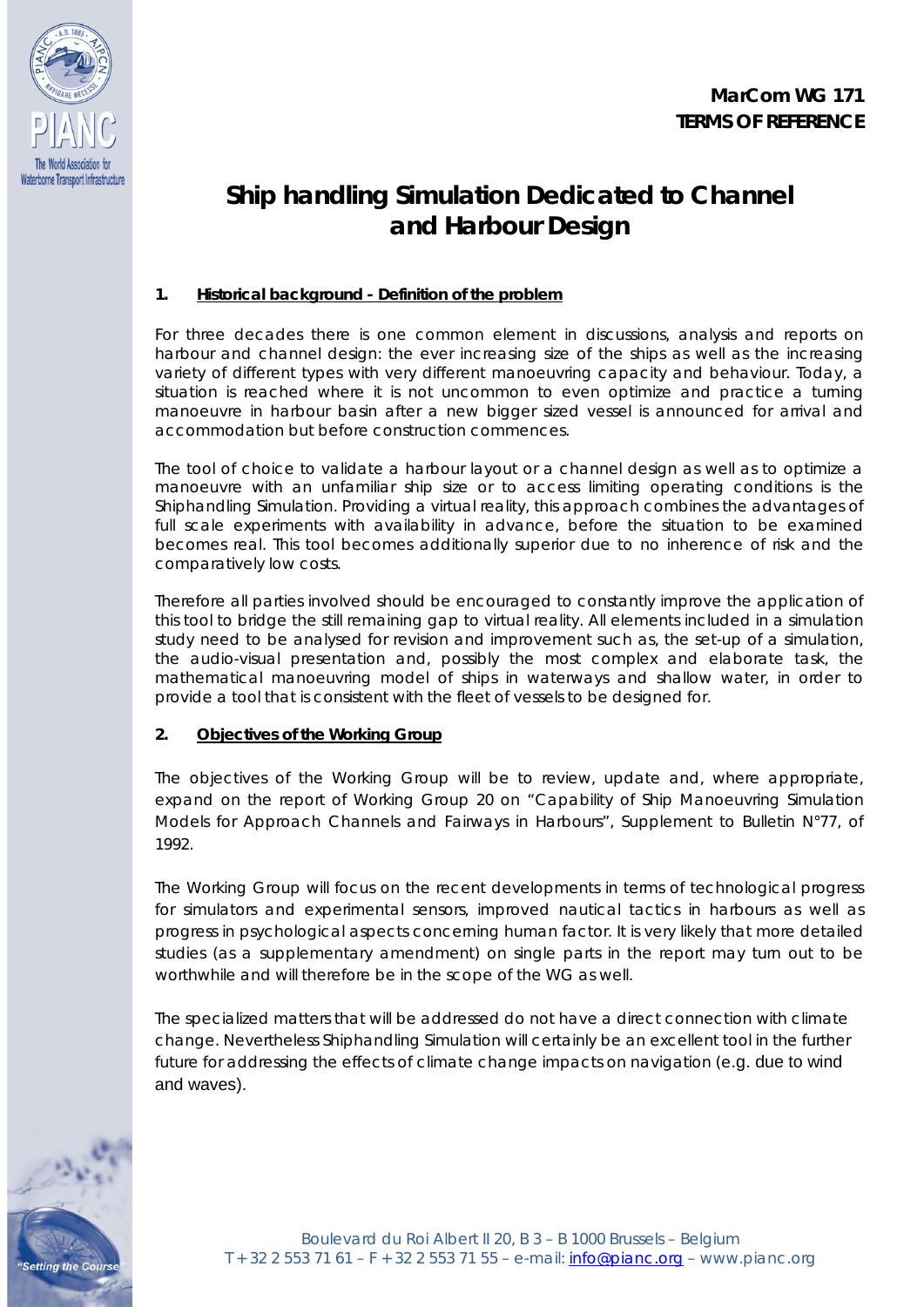## **3. Earlier reports to be reviewed**

- WG 20 Capability of Ship Manoeuvring Simulation Models for Approach Channels and Fairways in Harbours, Supplement to Bulletin N°77, 1992
- WG 49 Harbour Approach Channels Design Guidelines, will be published in 2013

IALA Guideline No. 1058 – The Use of Simulation as a Tool for Waterway Design and AtoN Planning, Edition 2, June 2011

## **4. Matters to be investigated**

The Working Group should consider the following issues and items:

- Simulation study set up, concepts and methodologies appropriateness
- Task oriented planning of a simulation study
- Aspects of human factors in simulator situation
- Requirements on accuracy of environmental data (e.g.: wind, waves, bathymetry)
- Experimental determination of manoeuvring characteristics, of shallow and restricted water effects as well as effects due to wind, current and waves
- Numerical determination of manoeuvring characteristics, of shallow water effects as well as numerical calculation of wind, current and wave forces
- Application of simplified models to make them compatible with real time and keep them reliable
- Mathematical models for coupled bodies behaviour characteristics (Tugs and Ship interaction including the line and windlass characteristics) and for ships passing each other
- Technological aspects in 3D presentation of the surrounding channel areas and scenery
- Technological aspects of controls and instrumentation in the simulation, including appropriate design of generic instruments.
- Aspects of manoeuvring model validation based on expert rating and comparison to experimental data.
- Effect of fluid mud and concept of "navigable depth"

After constitution, the Working Group will take into consideration the possibility of including in its scope of works the simulation applied to inland navigation vessels.

### **5. Method of approach**

- Collation and review of recent developments in technology (such as mathematical and physical modelling, presentation methods in the view system, equipment and instrumentation, available Shiphandling Simulators).
- Review and, where appropriate, update the report of PIANC-Working Group 20, Supplement to Bulletin N°77, published in 1992.